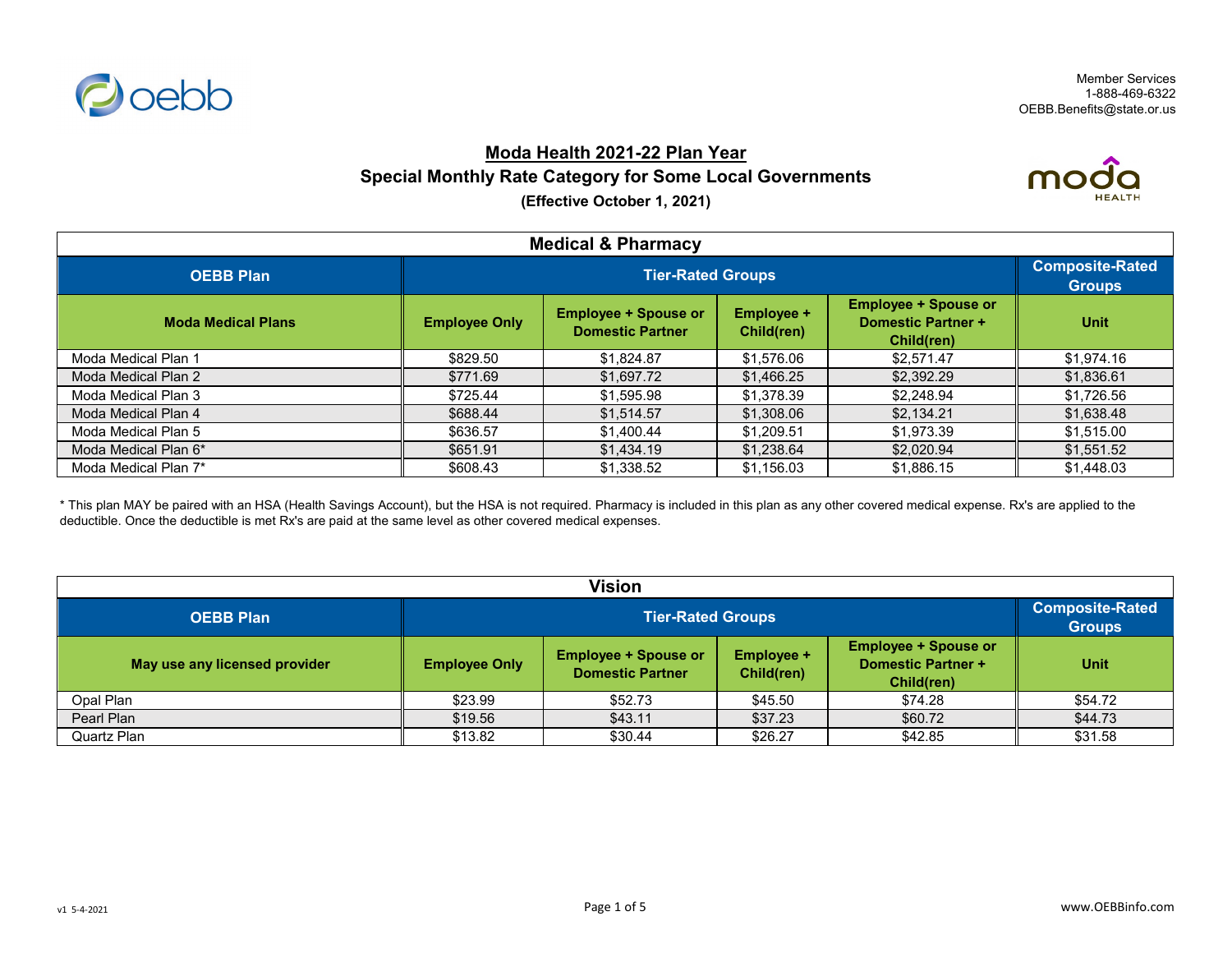

#### **Moda Health/Delta Dental 2021-22 Plan Year**

#### **Special Monthly Rate Category for Some Local Governments**

**(Effective October 1, 2021)**

Δ DELTA DENTAL<sup>®</sup>

| <b>Dental and Orthodontia</b>                                       |                      |                                                        |                                 |                                                                        |             |  |
|---------------------------------------------------------------------|----------------------|--------------------------------------------------------|---------------------------------|------------------------------------------------------------------------|-------------|--|
| <b>OEBB Plan</b>                                                    |                      | <b>Tier-Rated Groups</b>                               |                                 |                                                                        |             |  |
| Provider network noted in plan name below                           | <b>Employee Only</b> | <b>Employee + Spouse or</b><br><b>Domestic Partner</b> | <b>Employee +</b><br>Child(ren) | <b>Employee + Spouse or</b><br><b>Domestic Partner +</b><br>Child(ren) | <b>Unit</b> |  |
| Premier Plan 1 - Delta Dental Premier Network                       | \$65.76              | \$130.29                                               | \$144.89                        | \$214.56                                                               | \$159.96    |  |
| Premier Plan 5 - Delta Dental Premier Network                       | \$58.04              | \$114.99                                               | \$127.87                        | \$189.36                                                               | \$141.17    |  |
| Premier Plan 6* - Delta Dental Premier Network                      | \$43.43              | \$85.96                                                | \$87.26                         | \$133.30                                                               | \$99.83     |  |
| Exclusive PPO Incentive Plan** - Delta Dental PPO<br><b>Network</b> | \$56.76              | \$112.44                                               | \$125.03                        | \$185.17                                                               | \$138.05    |  |
| Exclusive PPO Plan** - Delta Dental PPO Network                     | \$38.81              | \$76.87                                                | \$85.48                         | \$126.59                                                               | \$94.37     |  |

\* This plan has no orthodontia coverage

\*\* This plan has no out-of-network benefit. Services performed by providers outside the Delta Dental PPO network are not covered unless for a dental emergency. Covered emergencies consist of problem focused exam, palliative treatment and x-rays. All other services are considered non-covered.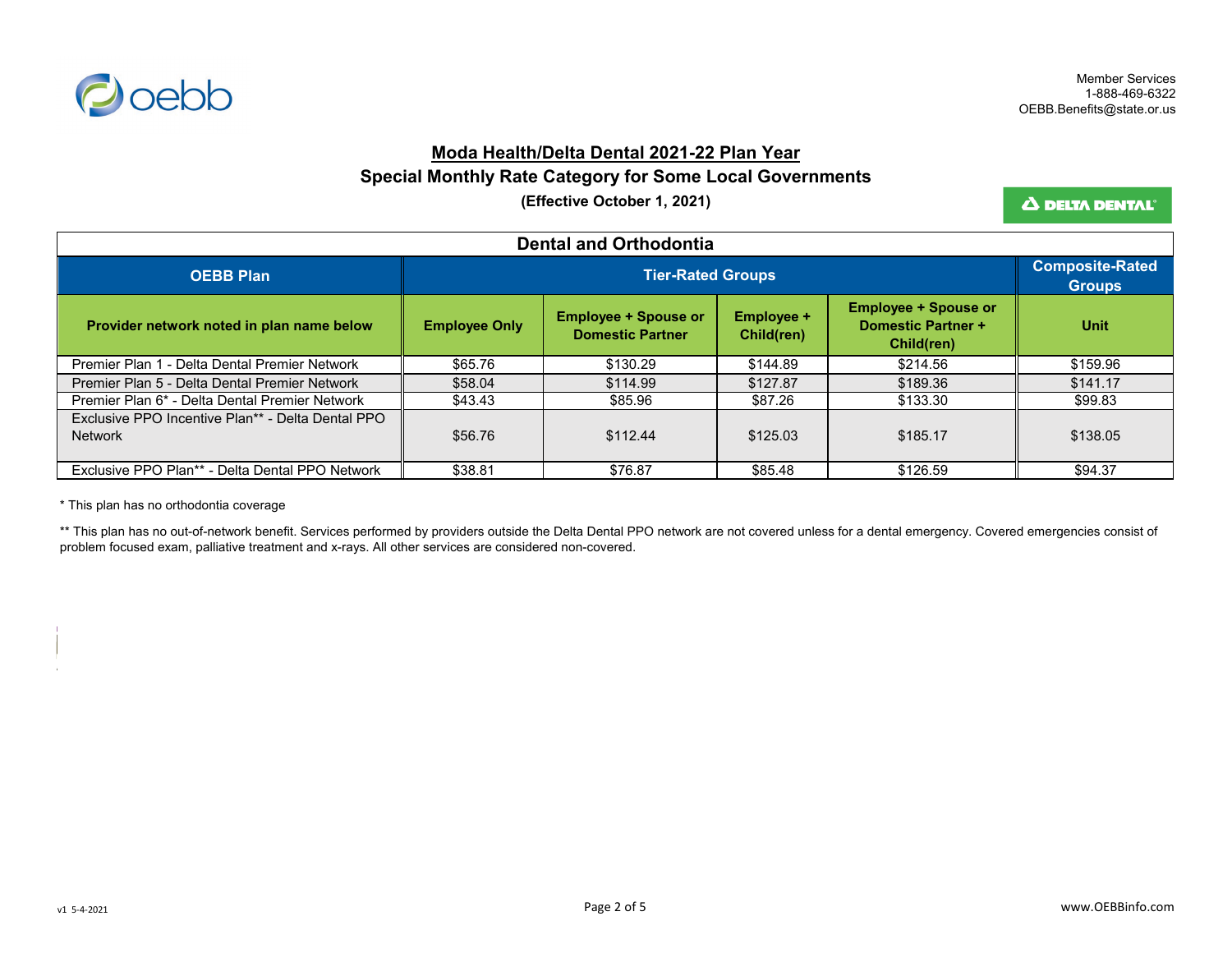

## **Kaiser Permanente 2021-22 Plan Year**

**Special Monthly Rate Category for Some Local Governments**

**(Effective October 1, 2021)**



| <b>Medical and Pharmacy</b>                                                           |                      |                                         |            |            |            |  |
|---------------------------------------------------------------------------------------|----------------------|-----------------------------------------|------------|------------|------------|--|
| <b>OEBB Plan</b>                                                                      |                      | <b>Composite-Rated</b><br><b>Groups</b> |            |            |            |  |
| Must use Kaiser Permanente facilities and<br>providers for all non-emergency services | <b>Employee Only</b> | <b>Unit</b>                             |            |            |            |  |
| Kaiser Medical Plan 1                                                                 | \$742.79             | \$1,634.15                              | \$1,411.31 | \$2,302.67 | \$1,766.96 |  |
| Kaiser Medical Plan 2A                                                                | \$613.94             | \$1,351.51                              | \$1,166.43 | \$1,904.13 | \$1,463.50 |  |
| Kaiser Medical Plan 2B                                                                | \$594.37             | \$1,308.45                              | \$1,129.24 | \$1,843.44 | \$1,416.48 |  |
| Kaiser Medical Plan 3*                                                                | \$453.05             | \$997.30                                | \$860.44   | \$1.404.73 | \$1,077.64 |  |

\* This plan MAY be paired with an HSA (Health Savings Account), but the HSA is not required. Pharmacy is included in this plan as any other covered medical expense. Rx's are applied to the deductible. Once the deductible is met Rx's are paid at the same level as other covered medical expenses.

| <b>Dental and Orthodontia</b>                                                         |                      |                                                                                                                                                              |          |          |          |  |
|---------------------------------------------------------------------------------------|----------------------|--------------------------------------------------------------------------------------------------------------------------------------------------------------|----------|----------|----------|--|
| <b>OEBB Plan</b>                                                                      |                      | <b>Tier-Rated Groups</b>                                                                                                                                     |          |          |          |  |
| Must use Kaiser Permanente facilities and<br>providers for all non-emergency services | <b>Employee Only</b> | <b>Employee + Spouse or</b><br><b>Employee + Spouse or</b><br>Employee +<br><b>Domestic Partner +</b><br><b>Domestic Partner</b><br>Child(ren)<br>Child(ren) |          |          |          |  |
| Kaiser Dental Plan                                                                    | \$73.07              | \$160.77                                                                                                                                                     | \$138.84 | \$226.53 | \$174.03 |  |

| <b>Vision</b>                                                                         |                      |                                                                                                                                                              |         |         |         |  |
|---------------------------------------------------------------------------------------|----------------------|--------------------------------------------------------------------------------------------------------------------------------------------------------------|---------|---------|---------|--|
| <b>OEBB Plan</b>                                                                      |                      | <b>Tier-Rated Groups</b>                                                                                                                                     |         |         |         |  |
| Must use Kaiser Permanente facilities and<br>providers for all non-emergency services | <b>Employee Only</b> | <b>Employee + Spouse or</b><br><b>Employee + Spouse or</b><br>Employee +<br><b>Domestic Partner +</b><br><b>Domestic Partner</b><br>Child(ren)<br>Child(ren) |         |         |         |  |
| Kaiser Vision Plan                                                                    | \$8.02               | \$17.66                                                                                                                                                      | \$15.25 | \$24.88 | \$19.11 |  |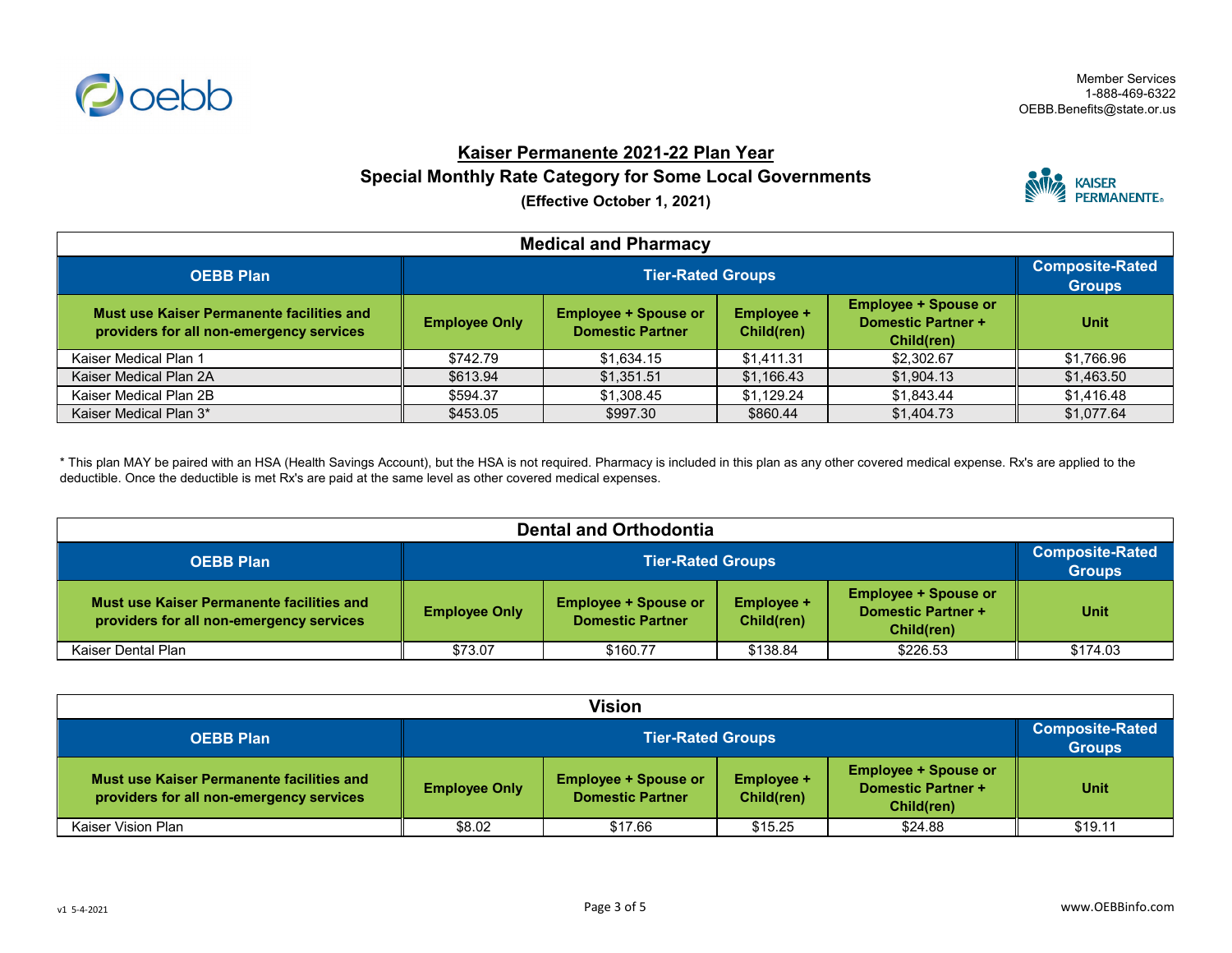

## **Willamette Dental Group 2021-22 Plan Year**

# **Special Monthly Rate Category for Some Local Governments**

**(Effective October 1, 2021)**



| <b>Dental and Orthodontia</b>                                                               |                      |                                                                                                                                                              |         |                                         |          |  |
|---------------------------------------------------------------------------------------------|----------------------|--------------------------------------------------------------------------------------------------------------------------------------------------------------|---------|-----------------------------------------|----------|--|
| <b>Tier-Rated Groups</b><br><b>OEBB Plan</b>                                                |                      |                                                                                                                                                              |         | <b>Composite-Rated</b><br><b>Groups</b> |          |  |
| Must use Willamette Dental Group facilities and<br>providers for all non-emergency services | <b>Employee Only</b> | <b>Employee + Spouse or</b><br><b>Employee + Spouse or</b><br>Employee +<br><b>Domestic Partner +</b><br><b>Domestic Partner</b><br>Child(ren)<br>Child(ren) |         |                                         |          |  |
| Willamette Dental Plan                                                                      | \$46.60              | \$93.20                                                                                                                                                      | \$99.27 | \$148.91                                | \$119.53 |  |